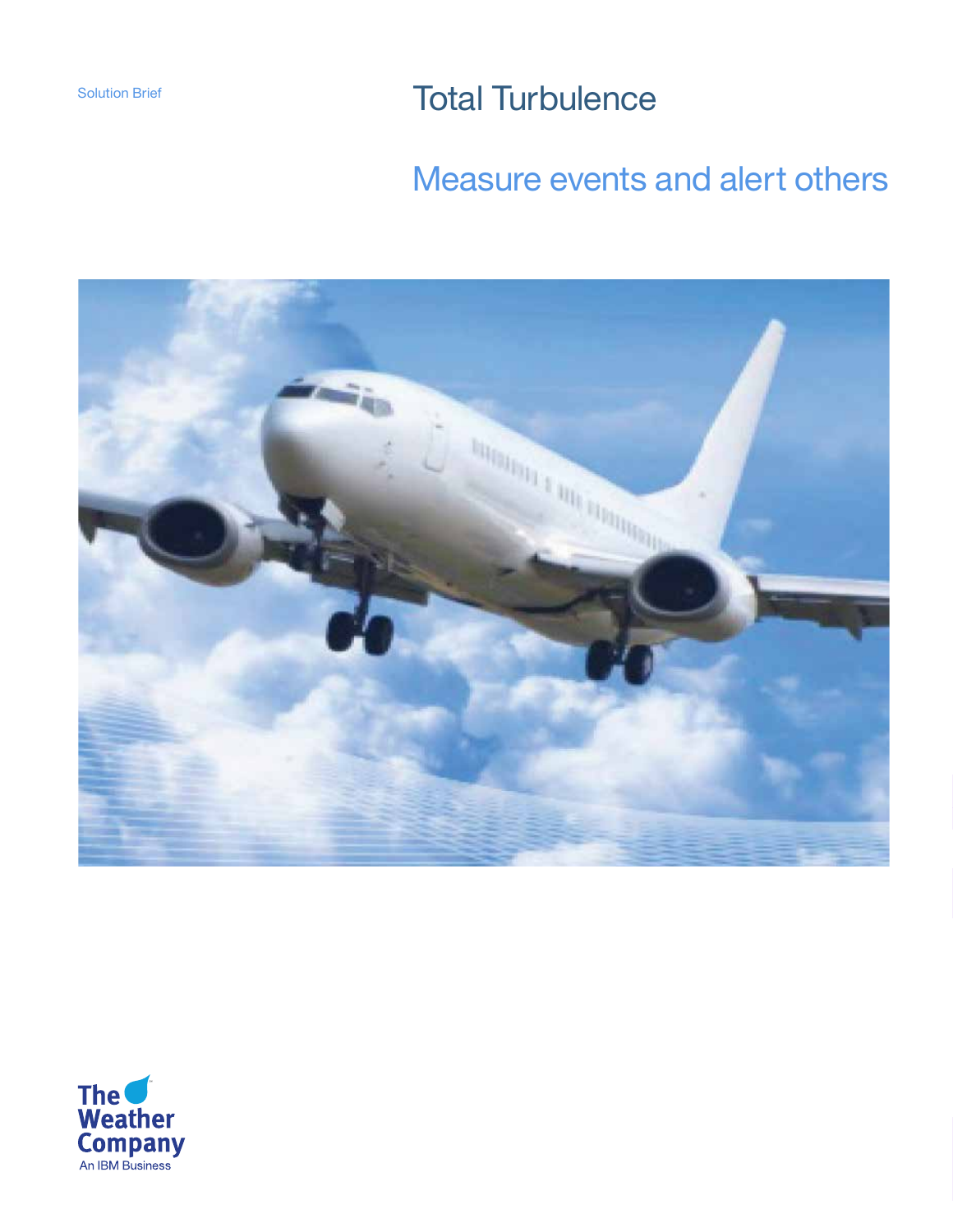- Improve safety
- Reduce maintenance inspections
- Improve efficiency
- Increase passenger comfort
- Enhance operational analysis

#### Highlights Your challenge

Each year, turbulence costs airlines millions of dollars in injury claims, operational inefficiencies, aircraft and sensitive cargo damage and lost revenue.

#### Your current approach

Airlines rely on verbal pilot reports (PIREPs) of turbulence, which are subjective, often delayed and imprecise in location. The government issued turbulence SIGMETs and Significant weather guidance are not airframe or flight segment specific, leading to uncertainty about the location, extent and severity of enroute impacts. Further hampering decision-making, flight crews, controllers and dispatchers do not always access the same information. This uncertainty can lead to extra contingency fuel, and suboptimal altitude and route plans, all of which drive profit erosion from the planned flight.

#### The Weather Company, an IBM Business solution

Total Turbulence provides a workflow integrated end-to-end solution that helps improve certainty and reduce turbulence impacts and their associated costs. Bringing together patented real-time turbulence detection, high-resolution numerical weather modeling, highly experienced aviation meteorologists and proven delivery platforms, Total Turbulence delivers timely, precise and actionable turbulence alerts and data.



Total Turbulence relies on aircraft sensed data from The Weather Company's exclusive TAPSTM software-only technology. The Weather Company meteorologists receive TAPS reports and issue Turbulence Advisories to alert dispatchers and crew of the imminent hazard on both The Weather Company applications like Fusion and Pilotbrief and aircraft communication displays. The Weather Company Meteorologists also issue and continually update our industryleading WSI Enroute Hazards SIGMETs and Flight Plan Guidance (FPG).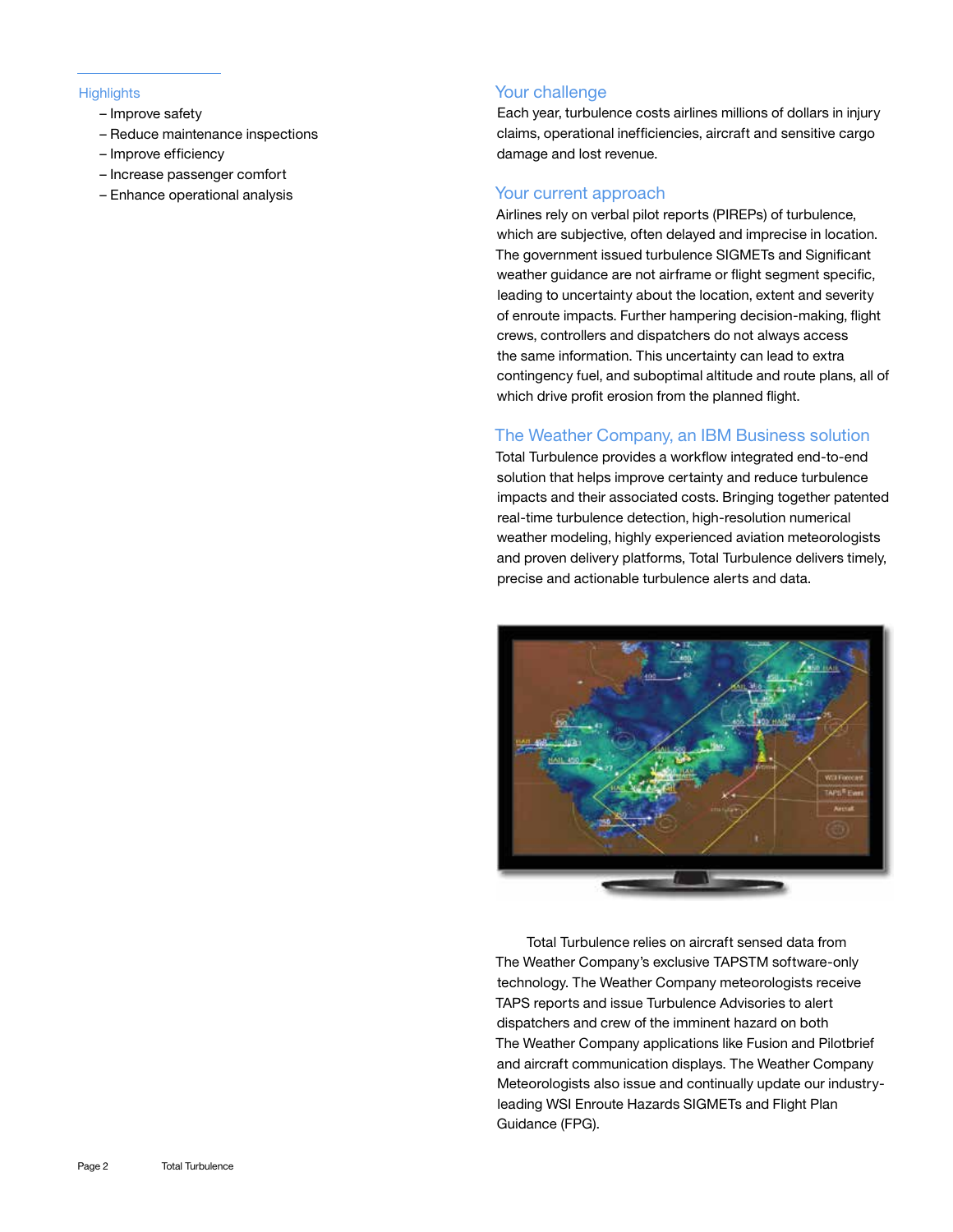## WSI Turbulence Auto PIREP System (TAPS) allows for timely and precise reporting of turbulence location and severity

- Patented, real-time, objective turbulence detection; accounts for airframe
- Proven in NASA and FAA research and operations<sup>1</sup>
- Reports simple severity categories as well as EDR and RMS-g parameters

## WSI Turbulence Advisory fills critical information gap and operational blind spots

- Issued for moderate or higher turbulence PIREP or TAPS report prior to SIGMET or FPG amendments
- Indicates clearly, the severity and 3D airspace impacted
- Helps ensure timely alerting to mitigate impacts of emerging significant hazards

#### WSI Enroute Hazard SIGMETS and Flight Plan Guidance (FPGs) deliver precise, incisive and actionable view of turbulence impacts

- Tailored for transport class aircraft to optimize altitude and route plans
- Created using extensive global observations, publiclyavailable and proprietary PIREPs, as well as WSI's own weather modeling
- Monitored, redefined and verified continuously by expert aviation meteorologists 24x7x365

# WSI Decision Support Integration helps ensure all stakeholders are operating on the same page

- WSI Fusion for real-time alerting and optimal planning
- WSI Replay for on-demand post-event analysis
- WSI Pilotbrief for preflight and in flight crew awareness
- WSI S/WINDS enterprise data services; early maintenance notification
- Builds confidence, collaboration and sharpens decisionmaking in all phases

## WSI Service Level meets flight critical requirements

- Fully managed and supported
- Fully redundant, active data center architecture
- Premium Service Level available
- Focus scarce IT resources on airline operational optimization

#### About The Weather Company, an IBM Business

The Weather Company, an IBM Business, helps people make informed decisions and take action in the face of weather. The company offers the most accurate forecasts globally with personalized and actionable weather data and insights to millions of consumers, as well as thousands of marketers and businesses via Weather's API, its business solutions division, and its own digital products from The Weather Channel [\(weather.com\) a](www.weather.com)nd Weather Undergroun[d \(wunderground.com\).](www.wunderground.com)

The company delivers around 25 billion forecasts daily. It's products include the world's most downloaded weather app, a network of 250,000 personal weather stations, a top-20 U.S. website, one of the world's largest IoT data platforms, and industry-leading business solutions.

Weather Means Business™. The world's biggest brands in aviation, energy, insurance, media, and government rely on The Weather Company for data, technology platforms and services to help improve decision-making and respond to weather's impact on business.

For more, vi[sit theweathercompany.com](www.theweathercompany.com)